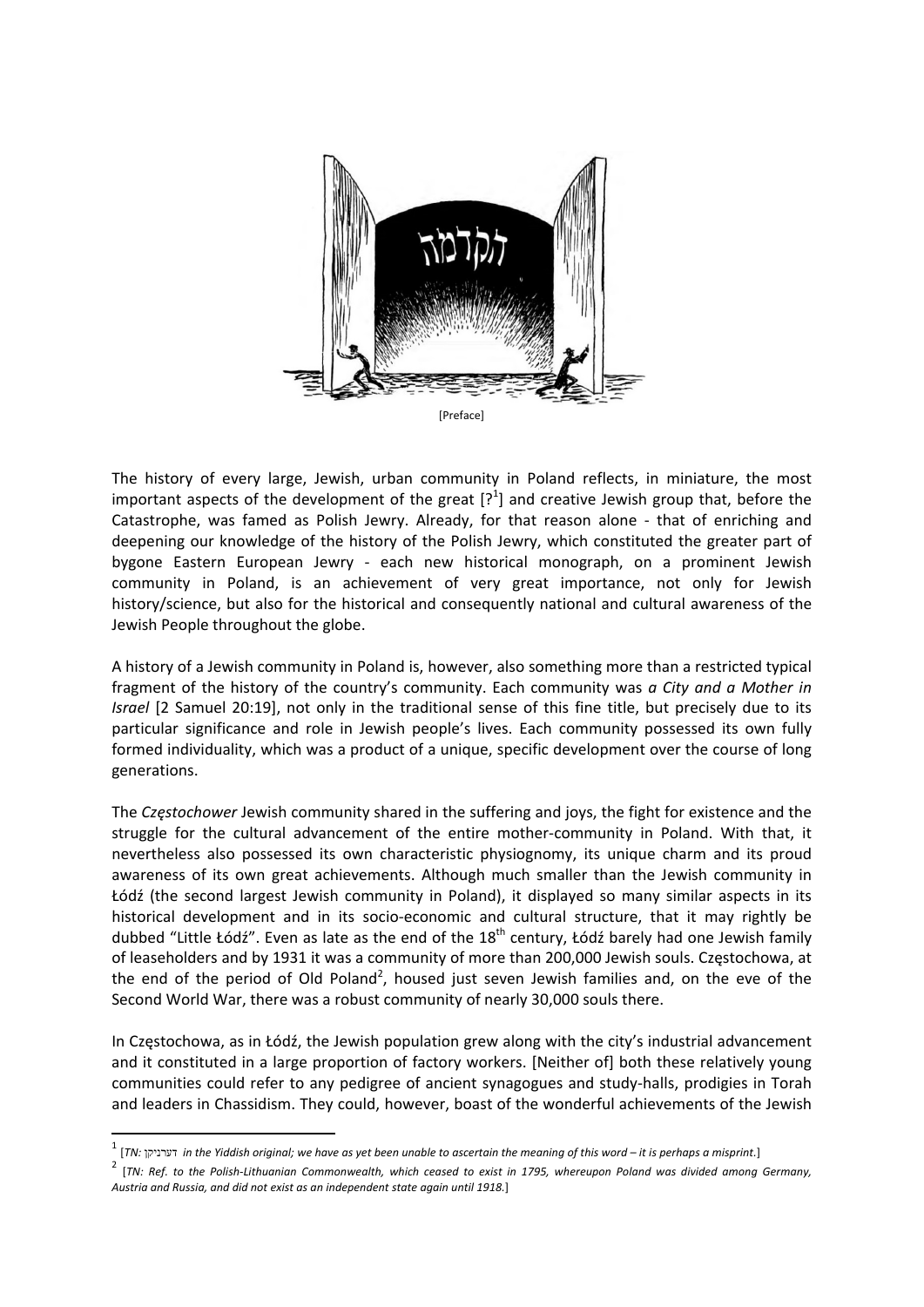entrepreneurial spirit, financial initiative and energy and of the impressive accomplishments of the Jewish labourers and men of the people in the realm of the occupational and political struggle, just as in the realm of modern Jewish cultural institutions. However, due to the fact that Częstochowa was a "Little Łódź" and not a "Big Łódź", it combined the uniqueness and positive points of an industrial centre with the familiarity and the warm, intimate atmosphere of a medium‐sized Jewish community. Its geographical position on the German border also meant that the *Częstochower* Jews were, as a rule, more enlightened than the Jews in other medium-sized Jewish communities in Poland. Above all, Częstochowa, as a Jewish community in an industrial city of medium proportions, was one‐of‐a‐kind amongst Polish Jewry.

The first hundred years of the history of the Jews in Częstochowa are one [long] chain of stubborn, courageous grappling with legal decrees for the right to live and to reside in the city. In Old Poland, the small Jewish community in Częstochowa, a "*przykahałek*" [small subordinate *kehilla*] of the neighbouring mother‐*Kehilla* of Janów, defended the first positions against the feudal, clerical monarchy and the municipal administration which, by law, did not allow Jews to settle in town near the "Bright Mountain" [Jasna Góra]. Under Prussian occupation, a ghetto was already authorised for the Jews in Częstochowa, although the poor "beggar‐Jews" were forced to continue employing devices of every kind in order not to be thrown out of the town for being a "useless element". In the semi-feudal Kingdom of Poland, the ghetto in Częstochowa, just like in an array of other Polish cities, was referred to with the better-sounding name of "Jewish District" and, apart from a few wealthy individuals, the Jewish populace was squeezed into a few narrow and filthy little streets.

With the reforms of Marquis [Aleksander] Wielopolski in 1862, a new era began for the Jews in Częstochowa, as in the whole of Poland. The fight for the right to live in the city ended, but the no less difficult struggle for financial existence, for a place in life, continued.

Reading the history of Jewish industry in Częstochowa, one is simply astounded. Without significant capital, without professional training [and] without any support, first from the tsarist and later from the Polish government, the Jews in the city built up almost all of its medium and small industry (the large factories belonged to foreign firms ‐ mostly Belgian and French ones). Young Jewish men, who had received all their education in the study-hall and who, even as "manufacturers", would still interrupt their work at sundown in order to go, with their Jewish workers, into the little *shule* to attend the afternoon and evening services, built up entire branches of new industries of toys and haberdashery, celluloid and paper, mirrors, paints and an array of others. The Jewish manufacturers, who had previously only "had a sniff" of a fair in Leipzig or a German factory, exported their wares not only throughout the whole of Russia, but even in the Balkans competed with German manufacturers. In contrast with Łódź, this industry was Jewish not solely due to its ownership. Jewish labourers, from the backstreets of the River Street and the Meat-market Street, the Potters Street and the Goats Street<sup>3</sup>, had their share in this impressive industrial advancement, with their toil and sweat, and with their practical knowledge and experience - no less than the Jewish entrepreneurs with their initiative and aagility. Toiling arduously from dawn to late in the evening, twelve to fourteen hours a day, men, women and even children, who barely reached the workbench, built up working positions for themselves and the city's entire working class. More than one Jewish manufacturer, who became rich from Jewish labour, later closed the doors of his factory to Jewish workers. Thus, even in this substantial industrial centre, the greatest part of the Jewish workforce was squeezed into the traditional Jewish professions of tailors, hatters and cap-makers, cobblers, butchers and bakers.

Under the layer of modern, capitalistic industry and wholesale trade, the old *shtetl*, with its colourful, old‐fashioned physiognomy, still remained almost untouched. Chaim‐Lajb Szwarc's

<sup>3</sup> [*TN: Ul. Nadrzeczna, Targowa, Garnczarska and Kozia, respectively.*]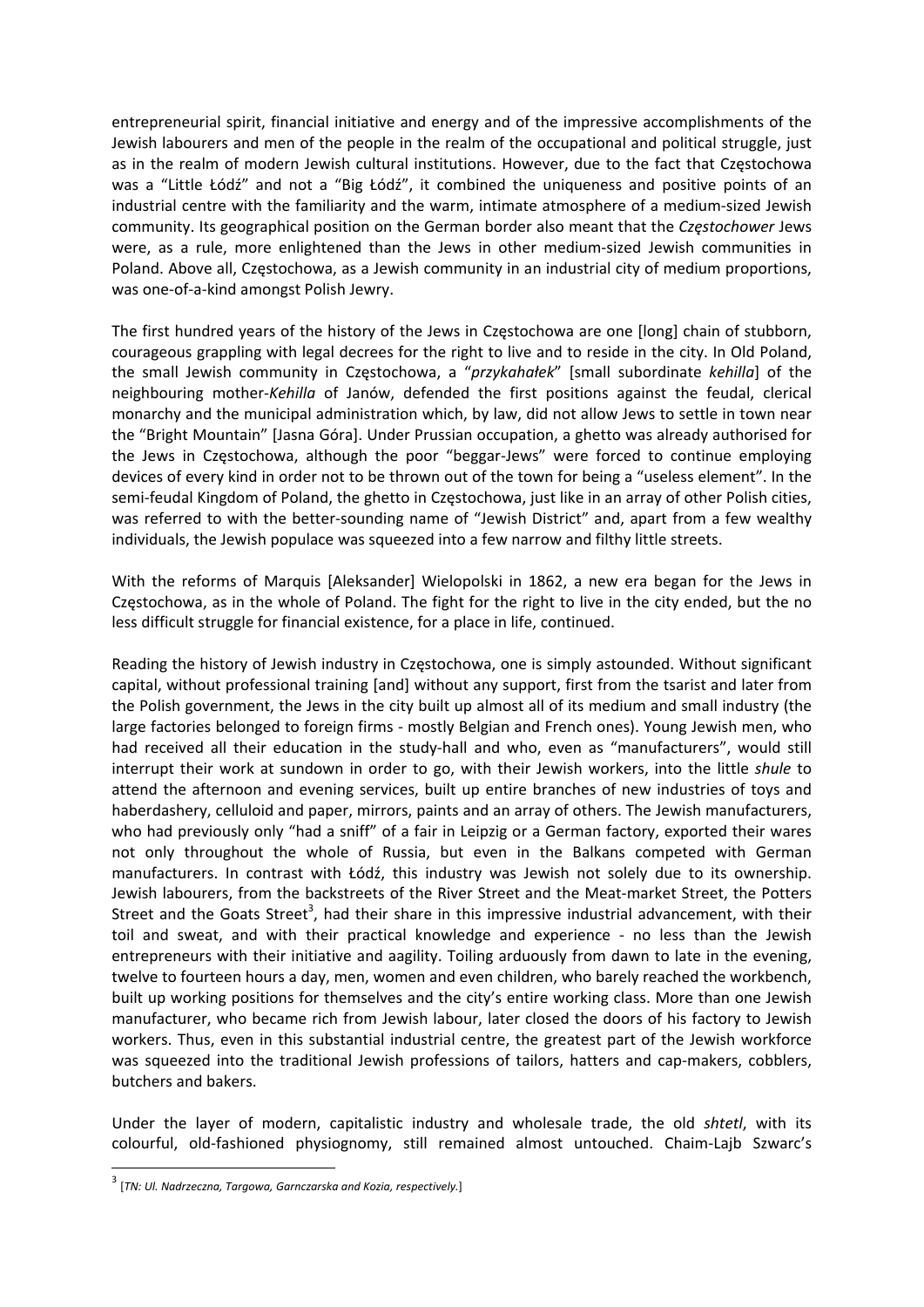description<sup>4</sup> of the New Market [Nowy Rynek] in Częstochowa, on the threshold of the 20<sup>th</sup> century with the Jewish used clothes dealers, fruit sellers and little herring and grains shops, with the Market Day stalls on Tuesdays with earthenware pots, dishes, baskets, trunks, beds, cupboards, lime, rope, pasta boards [and] graters, with paint shops, fine fabrics and haberdashery, Jews with handcarts and package couriers – reminds one of the description of the fair in Sholem Asch's *A Shtetl*, just like his lemonade vendors ‐ the Kopels, Szaja "*Stopa*" [Foot] and Nuchem‐Jankel are the physical brothers of Sholem Aleichem's *Motl, Peysi the Cantor's [Son]*. A world with energy and lust for life was teeming in the *petit bourgeois* mass of shopkeepers, traders and craftsmen.

The awakener, the organiser and the leader of the Jewish masses, both in the realms of economics and politics, and in the cultural realm was in Częstochowa ‐ as everywhere in Poland, Lithuania and Ukraine ‐ the Jewish working class. Despite the fact that the Jewish workforce was split up into small factories and workshops, and perhaps precisely due to its abnormally long and difficult oppression as a nation, it showed more revolutionary spirit and fighting energy than the surrounding wellestablished proletariat. Having been prepared by persistent, systematic instructional work at illegal discussion meetings in the woods and at the cemetery, in the synagogue and in the tearoom ‐ the Częstochowa Jewish working class, in the revolutionary years 1905‐1906, emerged as the recognised, supreme leader of the Jewish masses in the city. The Jewish workers played a very important role in the battle against Tsarism, not only through systematic political instruction, but also by the organised fight against the police (terrorist bombings) and their underworld aides and abetters.

A unique aspect of the Jewish Socialist Movement in Częstochowa was the predominance of the SS [Zionist Socialists] (Territorialists), which lasted until the end of the First World War. In his sketch about the SS Party, A. Chrobolowski very cleverly remarks that this party's relative strength in Częstochowa was not just because it happened to have a series of [good] leaders there, such as Dr Aron Singalowski and Dr Józef Kruk. Częstochowa's geographical location was a more important factor here. As a border city and as an important point for the transit of emigrants, it had the favourable conditions for the growth of the workers' party, which put precisely the regulation of emigration at the centre of its program on the Jewish question.

Following the failure of the 1905 revolution, the political and professional movement of the Jewish workers' parties (SS, Poalei Zion and the Bund) in Częstochowa, just like everywhere else in Poland, was diminished. As a result, however, during that period, all the legal possibilities for cultural work were put to use. The Jewish Literary Society, which merged in 1911 with *Lira*, with the combined forces of Labour activists and democratic Zionist intelligentsia, conducted cultural work that is worthy of being cited as an example of the advancement of secular Jewish culture in Poland. A drama section, a choir and a sports circle, public talks by prominent lecturers (I.L. Peretz) and the first public Jewish library - this is the manner in which modern Jewish culture was built in Poland, whilst still under the yoke of Tsarism. An important cultural achievement was also the local Jewish press, which began to appear before the First World War, as an organ for the fight against assimilation and to make the Jewish masses turn to productive labour.

Thanks to the local Jewish community's high state of enlightenment, Częstochowa was also one of the rare Jewish communities which were not content with preaching productivity, but in fact did significant [things] in this field. The Horticultural School (Farm) and the Crafts School, which were established back on the threshold of the 20<sup>th</sup> century, educated dozens of experienced farmers, locksmiths, carpenters and wheelwrights. After the First World War, many graduates of these two schools emigrated to the Land of Israel and, with their professional knowledge, helped build the Jewish country.

<sup>4</sup> [*TN: See his article "Częstochowa Becomes <sup>a</sup> City" below, on pp.32‐46.*]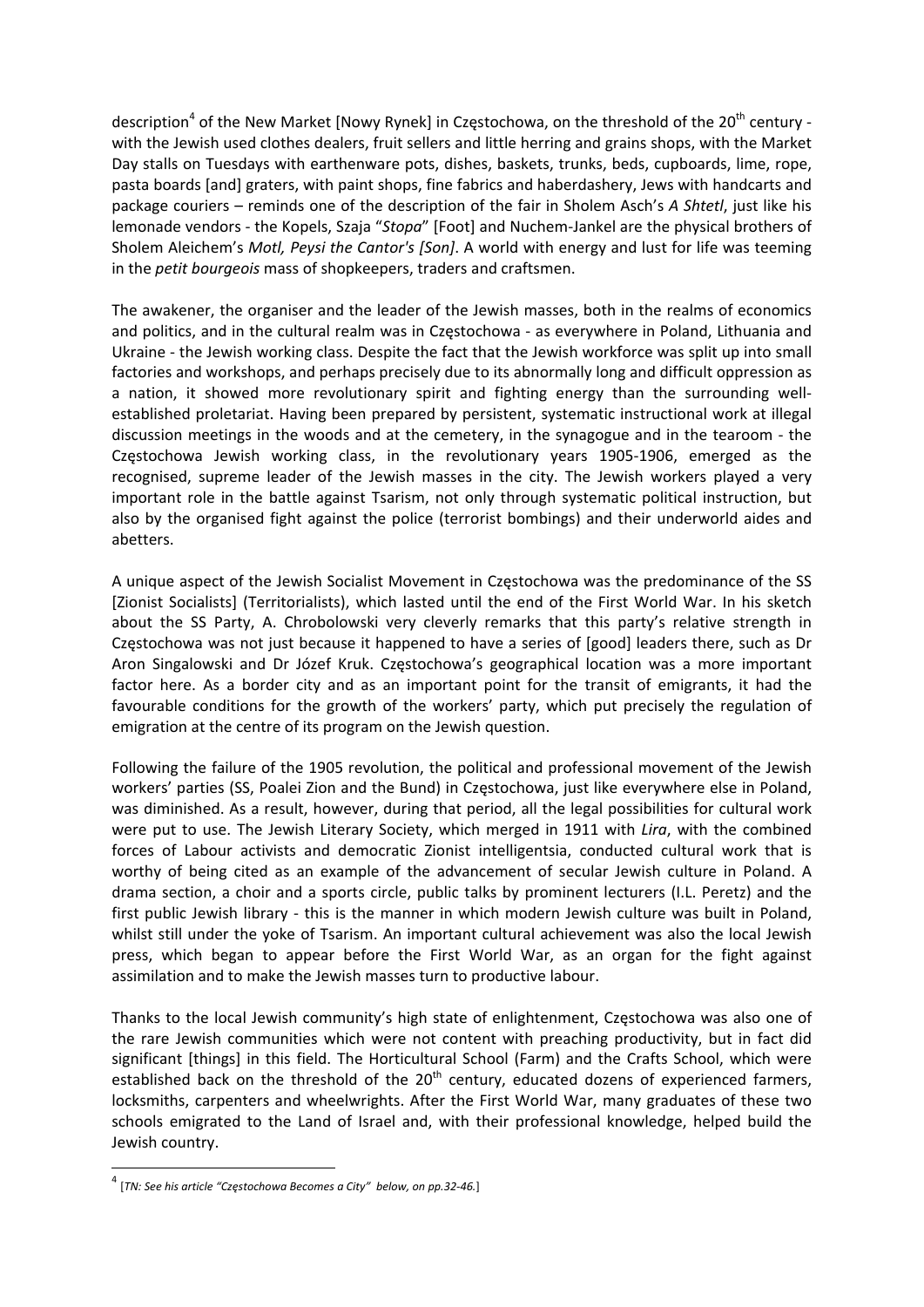The institution of philanthropy is rightly [considered] a compromise in society. That said, the Częstochowa *Dobroczynność* (Polish word for "charity") serves as a positive example of the things that Jewish communal self‐help, initiative and energy would accomplish. Besides organising emergency aid, an aged care home and an orphanage, this same society, in 1913, also built a hospital, which was a model, with its cutting-edge facilities and departments for all fields of medicine.

Thus Jewish Częstochowa fought, built and created under the yoke of Tsarism, until the First World War.

The First World War and the German occupation brought extraordinary misery and need upon the Jewish populace in Częstochowa. Once again, the local Jewish workforce emerged as the most active and most responsible force in Jewish communal life. Taking advantage of the new legal possibilities, professional unions of various branches of industry were established. The workers' parties were also those who organised self‐help institutions for the Jewish masses, such as public soup kitchens, a bakery [and] a children's home, and which developed cultural work around the newly‐founded lecture hall.

In aristocratic-capitalist Poland, the state of the Jewish masses was determined by the country's changed political and economic conditions. Legally, Jews in Poland were citizens with equal rights. Indeed, we see in Częstochowa, too, how in the altered legal conditions a strong and broadened professional organisation developed. The middle class organised in the solid Craftsmen's Club. A school system is built, with two kindergartens, two primary schools, evening courses for workers, and a Hebrew‐Polish *gimnazjum* [high school]. A large Jewish library grew and the Jewish Sports Movement spread.

However, despite the fact that the Jews' lack of rights had formally ended, the difficult financial situation. First and foremost, the antisemitic reactionaries in the country bore down on the Jewish population much more painfully than in the times of Tsarism. In Tsarist days, especially since the start of the 20<sup>th</sup> century, the fresh wind of the approaching liberation was felt. In "Independent" Poland, one watched with concern and unease how the [right‐wing] reaction was progressively intensifying from year to year. That is why, even though in quantity Jewish social and cultural life branched out and expanded, the work lacked the impetus and self‐confidence that had been present before the First World War. As the financial need deepened and the political reaction became more acute, Jewish cultural life also diminished in quantity. Suffice it to state that, in the last years leading up to the Second World War, of the Jewish scholastic system in the Yiddish language in Częstochowa, they barely managed, with great self‐sacrifice, to maintain *one* kindergarten.

The pogroms which Częstochowa Jews has experienced ‐ the pogrom of 1919, which heralded, as it were, the brutal antisemitic trajectory of the newly-founded Polish State and the second one in 1937, which already cast the black shadow of Hitler's impending devastation ‐ serve as a kind of mournful symbol of the condition of the Jews in the whole of Poland in the period between the two World Wars.

The brightest period in the history of the Jews in Częstochowa, as throughout Poland, over the course of these twenty years, is the extraordinary activity in the political arena. With the growth in the national awareness of the Jewish bourgeoisie and particularly that of the *petite bourgeoisie*, the Zionist Movement spread wide and gained strength. The Jewish workforce's awareness of class [distinctions] grew in no smaller measure, which found an expression in the movements of the proletarian parties.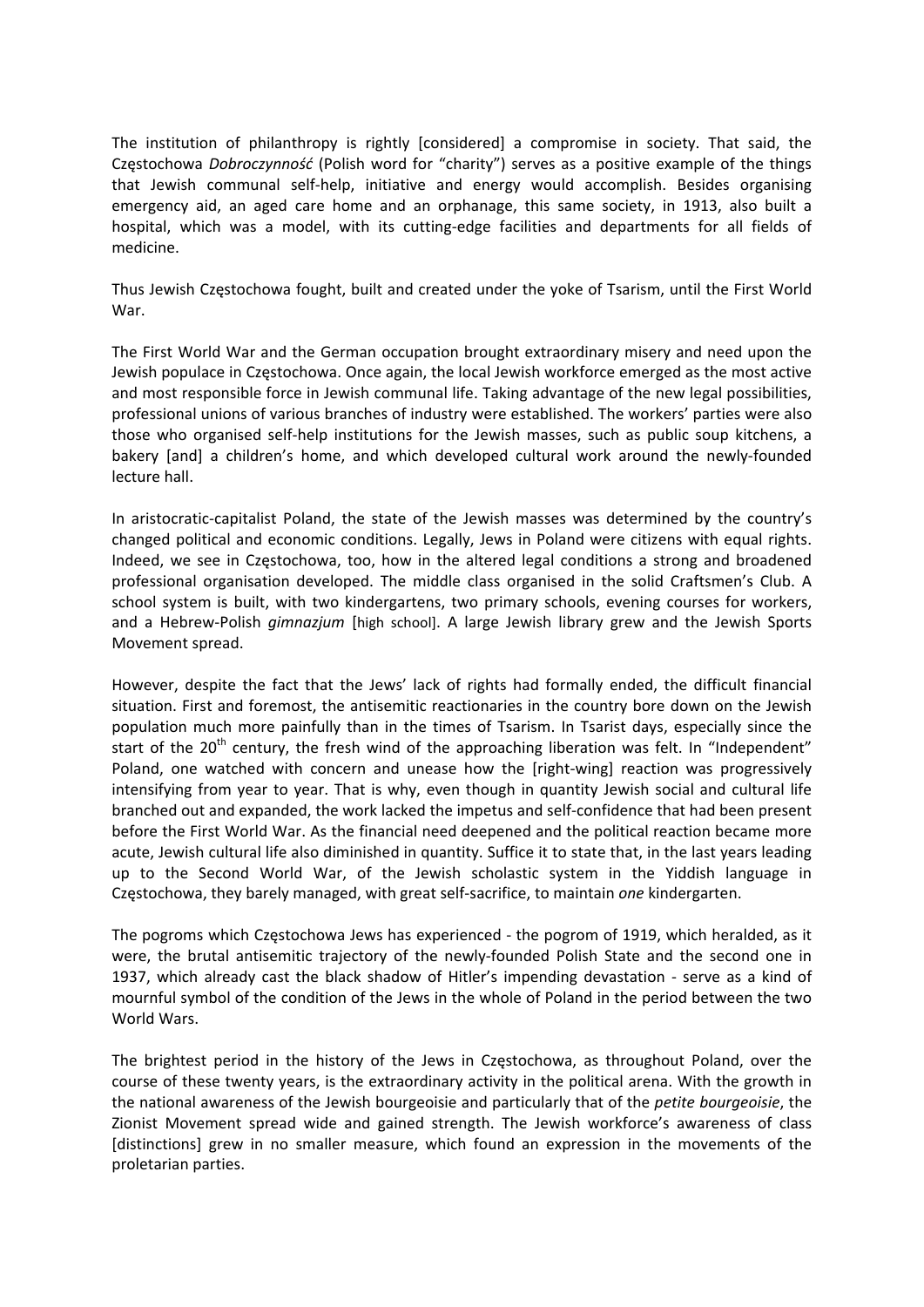The former SS, re‐organised as "*Vereinigte*" [United] and, later, as "Independent Socialist", lost their former positions even more. In 1938, they were [finally] dissolved by the government. The Jewish workforce's strongest parties were the Bund and the Communists. The left‐wing *Poalei Zion*, the *Ha'Chalutz* Movement and *Ha'Shomer Ha'Tzair* ‐ which reigned as the broader circles of Jewish youth - developed as a bridge between Zionism and Socialism. With its blood, Częstochowa Jewish youth wrote a page of the highest human idealism. Dozens of Jewish socialists and communists languished for long years in Polish prisons for their fight for the liberation of the Jewish and the Polish nations. More than one *Częstochower* youth gave his life away in the fields of Spain in battle against Franco's fascist Falangists. In that same period, numerous dozens of young people from Częstochowa set forth to the Land of Israel and, with their sweat and blood, drained swamps, irrigated deserts and hewed out roads, in order to set the Jewish People's old‐new home on its path. All of these ‐ the *Chalutzim* [Pioneers] and *Shomrim* [Jewish Scouts], rightist and leftist *Poalei Zion*, Bundists and Communists ‐ later joined hands together against the deadly foe during the black hour of Hitler's extermination and, together, they fell in the heroic fight for the honour of the Jewish People.



A book about Jewish Częstochowa would not be complete, unless it included a report on the activity of the *Częstochowers* throughout the entire globe. The feeling of connectedness with one's hometown is particularly strong among the *Częstochowers* and, to wherever they emigrated, they organised themselves as a group, with the primary goal of coming to the aid of their brothers and sisters in Poland. In the Land of Israel, the majority of the almost 2,000 local *Częstochowers* are organised into an "*irgun*" [organisation] of their own. In faraway Argentina, an association of *Częstochower landsleit* has already been active for two decades. Here, in North America, the *Częstochower* organisation of *landsmannschaften* is so strongly consolidated and active in such a lively manner, that it may [well] serve as a model for other organisations of the same character.

The Jewish Community of Częstochowa shared the horrific fate as did the entire Polish Jewry. There, where during two centuries the Częstochowa Jewish community laboured, fought and created ruins sown with ash and blackened bricks, burnt all around, spread forth today. Fifty thousand Jews of Częstochowa and the little *shtetls* all around breathed their last breaths in the hell‐ovens of Auschwitz and Treblinka. The chapters regarding the fearsome dying throes of the Jewish community in Częstochowa, which have been compiled in this book, constitute an important contribution to the history of Jewish martyrdom under the Nazis. Using the same vile system as in every large Jewish community in Eastern Europe, using the same demonic plan that the Germans carried out in Warsaw and in Łódź, in Białystok and in Wilno, in Kowno and in Lemberg [Lwów], they gradually wore down the Jewish community in Częstochowa ‐ first with hunger, torment and yellow patches. The second stage was to incarcerate all the Jews in a huge ghetto-prison. Then the ghetto was liquidated and a "Small Ghetto" was left behind, in order to squeeze the last working forces from the starving martyrs. The last act was the annihilation of the remaining ghetto.

The history of the destruction of the Częstochowa Jews is, however, not solely a scroll of blood and tears ‐ but an epic of Jewish heroism. Częstochowa Jews have proven [well] that they are the worthy brethren of the immortal Jewish heroes of the ghetto uprisings in Warsaw and Białystok. The fighting force of the sons and daughters of Jewish Częstochowa was unbreakable.

The Jews of Częstochowa have not only written an important chapter in the history of the Polish Jewry but, through their heroic fight against the Nazis, they have immortalised themselves in the history of the Jewish People in general.